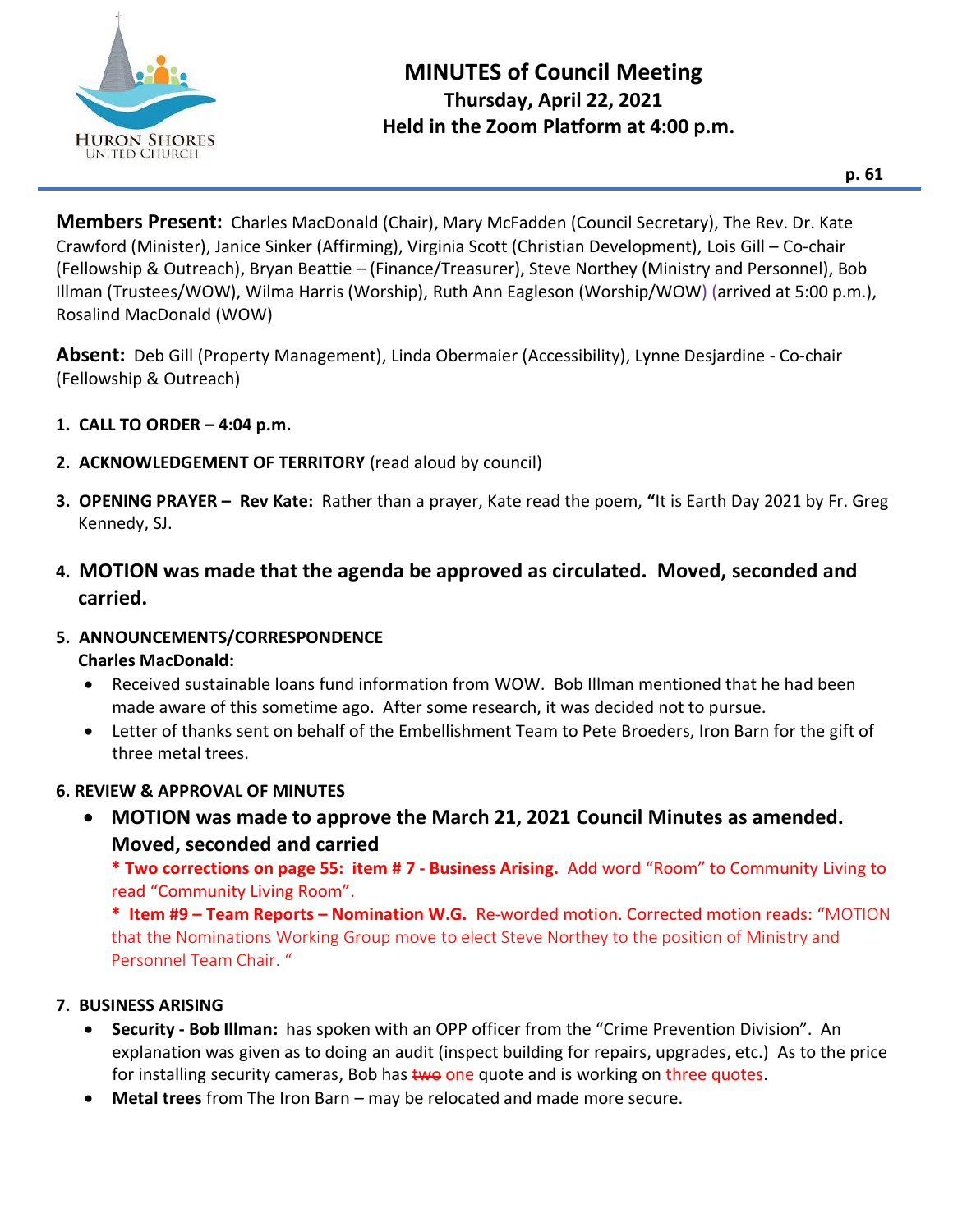## **7. BUSINESS ARISING (cont'd)**

- **Grant working group – Bob Illman:** Council reviewed the draft document "Proposed Grants Working Group". A detailed discussion followed offering many suggestions as to how this could work as a group and who would make up the group. A suggestion was made that an experienced individual(s) would be more effective. If a team has a project in mind, they can take their idea to these individuals to seek out grant or donation opportunities. Action: Bob will generate a brief and enthusiastic announcement for the Shorelines for a grants/funding coordinator. Also, will approach individuals that have already had the experience of applying for grants.
- **8. COVID-19 UP-DATE – Charles MacDonald:** Will wait for re-opening discussion until May 20 when the Provincial lockdown lifts. Any work-related needs will go on, such as the sliding door in kitchen that has been installed. Looking at equipment for Hybrid services. Discussion on getting the Green Cathedral ready – bench configuration and providing more shade. Discussing new and re-establish programs to utilize the kitchen. Council decided to conduct another congregational survey to distribute in May. An adhoc team of Bob Illman and Mary McFadden was formed to put together the survey questions. A COVID-19 announcement including the information about the survey will go into Shorelines.
- **9. LEADERSHIP – Charles MacDonald:** Reading Fishing Tips by Rev Dr. John Pentland and attending Edge U.C.C. meetings. While Kate is on Sabbatical, Charles asked if Council members would agree to "slowing down". Regular meetings and programs will continue but he's suggesting not to introduce new initiatives. Leadership discussion will continue during regular Council meetings. Suggested topics: leadership in the future, being more in touch with the community, envisioning new style of leadership, how to make the community aware that we are envisioning "the future". There may be "Envisioning" mini meetings. When Kate returns, Council will arrange to have a special meeting and then arrange to have a special congregational meeting.

## **10. TEAM REPORTS**

- **Trustees – Bob Illman:** Correction in Bob's submitted report. In the first sentence, the word "appointed" should read "elected". No further report.
- **Grand Bend Place – Bob Illman:** No further report.
- **Ministry & Personnel – Steve Northey:** Correction in Steve's submitted report. Second bullet, the date should read April 25.
- **Minister – Kate Crawford:** No further report.
- **Finance – Bryan Beattie:** Emphasized the good news and appreciation of March's very favourable finances. Luke Nagel's review of the 2020 records will need to be adjusted to include finances in regard to renovations. Will be updating a summary of these funds showing overall status of the funds, mortgage, etc. Will be in Shorelines. A question was raised about the government COVID-19 subsidy. It will be on-going up to end of June. The calculations have changed to the down side.
- **Sabbatical W.G. – Charles MacDonald:** No further report.